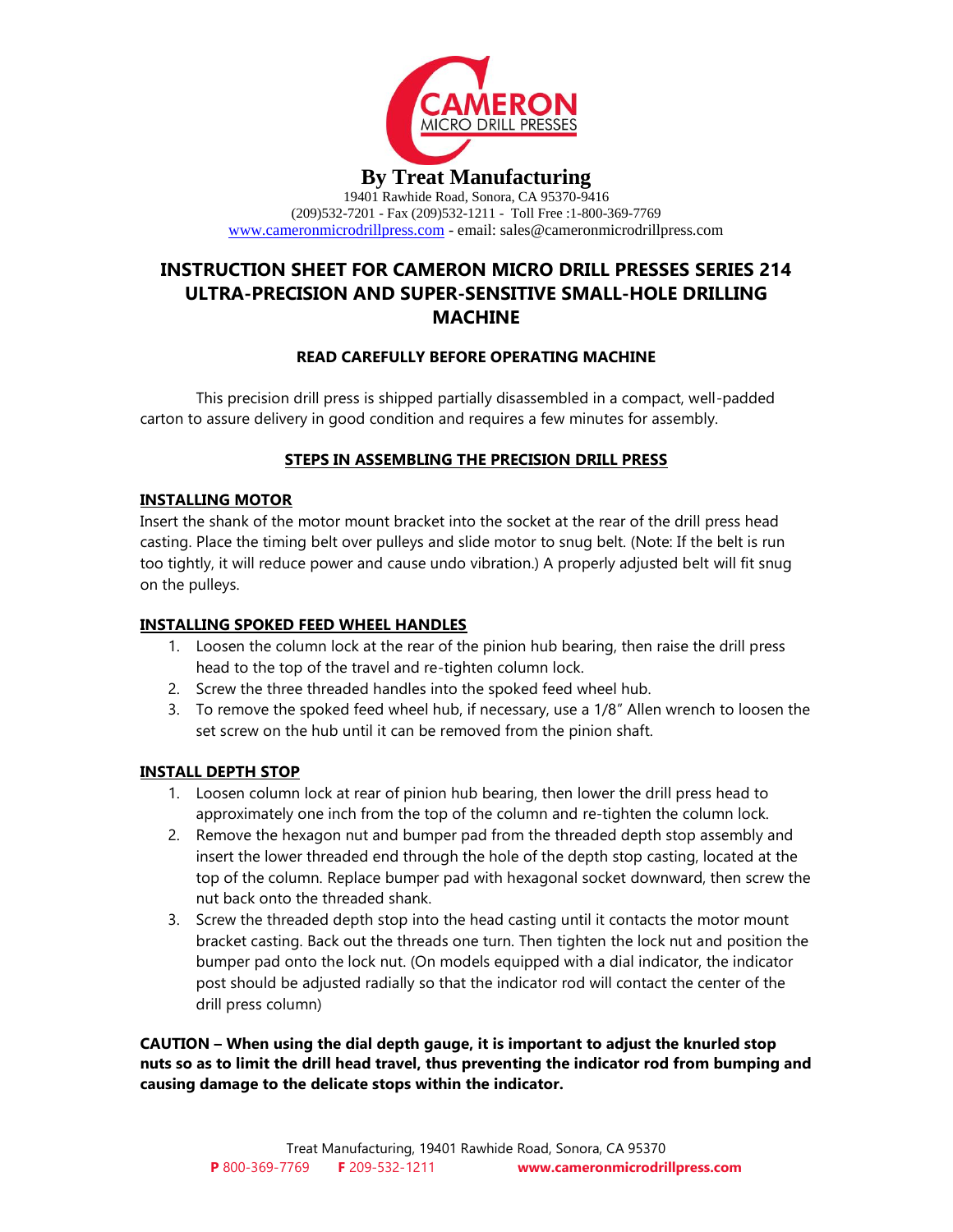#### **ADJUSTING THE HEAD BALANCE SPRING**

The head balance spring is adjustable to suit particular requirements by loosening the three screws of the friction lock ring at the left side of the head casting one-half turn and turning the spring tensioner with a screwdriver, inserted into the slot at the center of the ring, counterclockwise to increase spring tension or clockwise to decrease spring tension.

# **CARE AND MAINTENANCE**

#### **DO NOT OVER LUBRICATE. DO NOT USE "3 IN 1 OIL"**

This super-sensitive drill press is a fine piece of equipment and should be treated with care. Sliding members should be wiped clean and lubricated periodically using a good quality, non-gumming, light **mineral oil**. The oil cup above the pinion shaft should be filled every month or when the head begins to exhibit sticking during use.

#### **TO REMOVE SPINDLE END PLAY**

- 1. Hold spindle pulley while loosening the lock screw on the side of the pulley.
- 2. Gently press up on the spindle while pressing down on the pulley and re-tighten the lock screw.

#### **DC MOTOR AND SPEED CONTROL**

The DC motor and variable speed control settings have been set at the factory to insure long trouble free service with proper care, and require no lubrication (Replacement brushes are available). In the event of failure, contact the factory for instructions on where to send the motor or speed control for repairs or replacement. (The speed control requires a 15 Amp fuse (ABC-15) if fuse replacement is needed.)

#### **OPERATION**

Anyone familiar with the use of drill presses should be able to drill holes to the most exacting requirements after a brief period of practice to get the feel of the machine.

Although most holes can be drilled by feel, the dial depth gauge may be used to your advantage when drilling extremely small holes. It provides the means for letting the operator know when the drill contacts the work piece to start the cut, and the depth of cut which may safely be taken before withdrawing the drill to clear the flutes of cuttings.

As the weight or shape of the work piece does not affect the sensitivity of the drill feed feel, small holes may be accurately and safely drilled in large or otherwise awkward parts by the use of blocks or other external supports.

Parallel intersecting holes having a considerable degree of overlap may be readily drilled from solid material with a sharp conventionally ground drill.

The drill column and head are also readily mountable on other types of existing equipment and may be advantageously utilized in converting or building numerous types of specialized equipment.

Sound judgment should be exercised in selecting spindle speeds for drilling with this drill press due to the possibility of running small drills at speeds which cause the cutting edges of drills, made of high speed steel, to travel at speeds considerably greater than desirable for proper drilling. This can result in friction-burn dulling of the drill tip. As few machines are capable of running anywhere near fast enough for small drills, it is general practice to run machine spindles at the highest available speed when drilling small holes. However, this is not the case with the precision drill press. For more specific information, refer to machinists handbooks.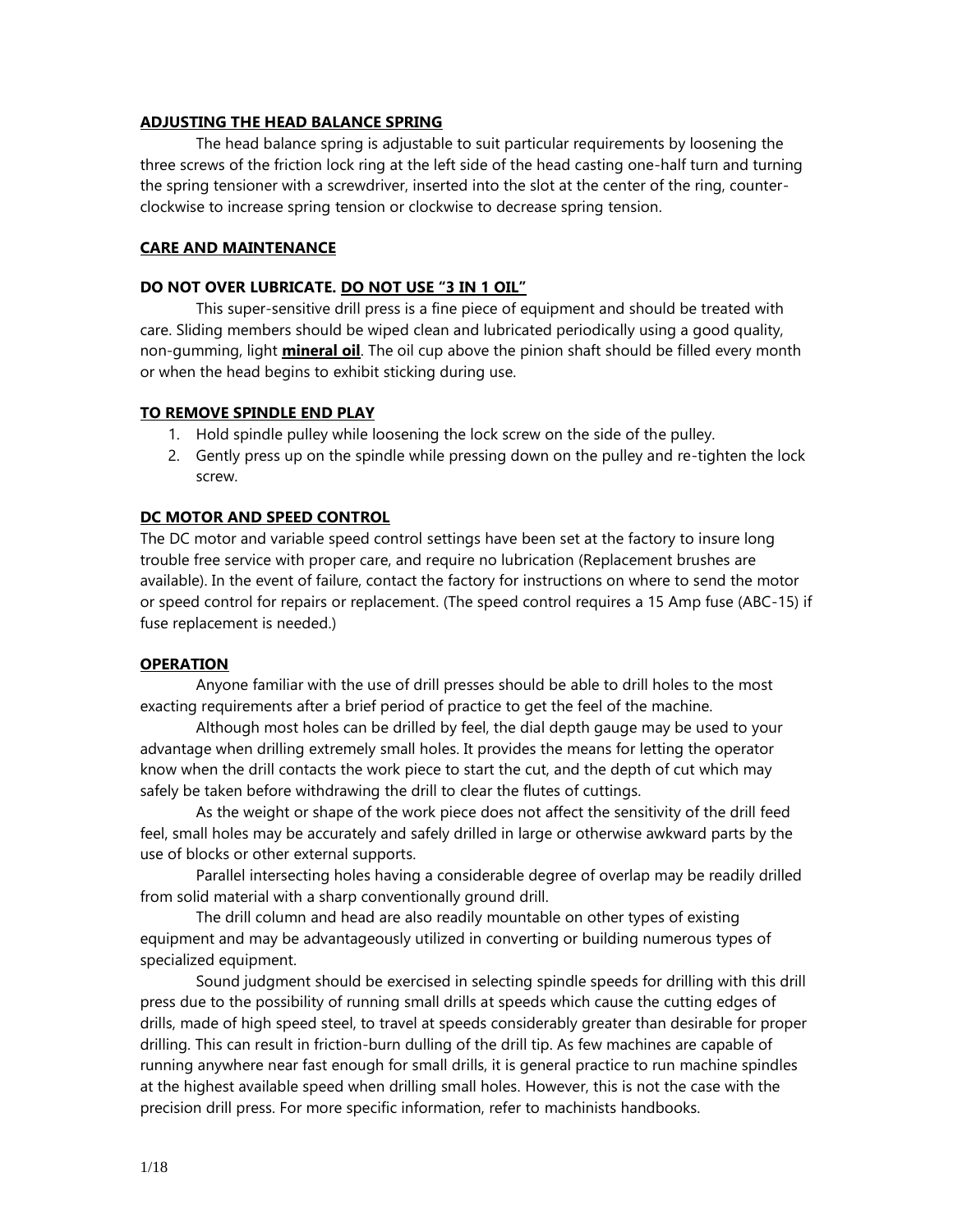

19401 Rawhide Road, Sonora, CA 95370-9416 (209)532-7201 - Fax (209)532-1211 - Toll Free :1-800-369-7769 [www.cameronmicrodrillpress.com](http://www.cameronmicrodrillpress.com/) - email: sales@cameronmicrodrillpress.com

### **CHUCKS**

The spindle, pulleys, and motor are dynamically balanced for smooth running. However, imbalance of drill chucks may cause perceptible vibration at higher spindle speeds. The variable degree of imbalance of a drill chuck is dependent upon the variable relationship of its rotating sleeve with its inner body member. Therefore, a chuck may run more smoothly with one size of drill than another.

When production drilling holes not over 1/16", it is advisable to use the 0 to 1/16" drill chuck, as the 0 to 1/16" capacity chuck has been found to have considerably better balance than larger capacity chucks.

#### **TO REMOVE CHUCK**

**Note: Always remove spindle sleeve from the press before installing or removing the chuck or damage to the bearing may result.**

We recommend using a pair of chuck wedges for removal of the chuck from the taper. Loosen the lock screw on the spindle pulley and remove the pulley from the spindle. Loosen the set screw on the side of the head and remove the spindle sleeve. The chuck can then be removed by inserting the chuck wedges between the chuck and the spindle and gently tapping the wedges together until the chuck comes off of the taper.

#### **INSTALLING A CHUCK**

## **Note: Always remove spindle sleeve from the press before installing or removing the chuck or damage to the bearing may result.**

With the spindle sleeve removed, install a dowel pin or other hard round object into the chuck jaws and tighten chuck. Thoroughly clean spindle and chuck tapers. Wring the chuck taper onto the spindle until it stops rotating. Tap the end of the spindle (with the chuck up in the air) on a wood or hard plastic surface to seat the chuck. Then, holding the spindle on the hard surface in the same position and using a wood/plastic block or a mallet, strike the end of the dowel pin to seat the chuck further. (Never tap directly on the jaws or tightening body of the chuck as damage could occur)

Re-install the spindle sleeve into the press and re-attach the spindle pulley by pressing lightly up on the spindle and down on the pulley while tightening the spindle lock screw.

#### **DISCLAIMER**

This product complies with the North American electrical standard of 120/240V. When installing outside of North America, adapters and/or transformers may be required in order to safely operate this product. Please consult your local electric company or electrical professional for proper usage requirements.